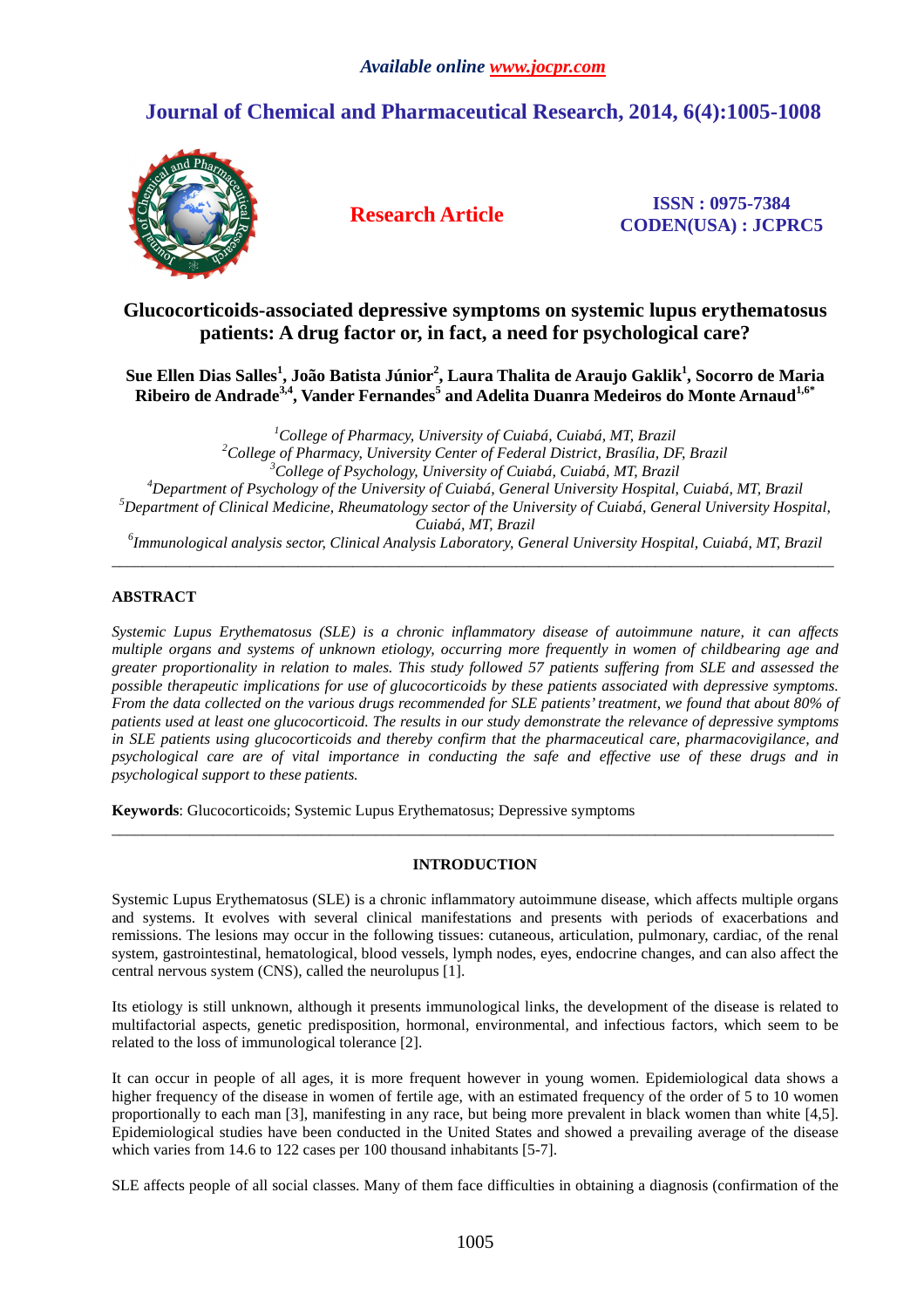disease) since its onset may occur with different manifestations causing visits to countless doctors until one of them suspects SLE and begins adequate treatment. This entails a level of stress and depression which only causes the disease to undergo periods of exacerbation and cause the SLE patient to be discouraged.

*\_\_\_\_\_\_\_\_\_\_\_\_\_\_\_\_\_\_\_\_\_\_\_\_\_\_\_\_\_\_\_\_\_\_\_\_\_\_\_\_\_\_\_\_\_\_\_\_\_\_\_\_\_\_\_\_\_\_\_\_\_\_\_\_\_\_\_\_\_\_\_\_\_\_\_\_\_*

Glucocorticoids are widely used drugs due to their immunosuppressant and anti-inflammatory effects in the treatment of many rheumatic diseases, in addition to other inflammatory diseases [8, 9]. Cortisol is the main natural glucocorticoid circulating in humans, its synthesis is regulated by the adrenocorticotropic hormone (ACTH), secreted by the anterior pituitary in response to the release by the hypothalamus of the neuropeptide known as the corticotrophin releasing hormone (CRH), acting on receptors in different tissues, such as those present in the hypothalamus and pituitary, inhibiting the release of CRH and ACTH.

Glucocorticoids act on the cellular and physiological level and on the cardiovascular system. Several studies have demonstrated the undesirable effects of its prolonged usage, e.g., dyslipidemia and hypertension, changes in; behavior, cognitive function, memory and mood, gastrointestinal bleeding and pancreatitis; immunosuppression and activation of latent viral infections, cutaneous atrophy, erythema, hypertrichosis, perioral dermatitis, delay in healing and petechiae; cataracts and glaucoma, as well as, increased sodium retention and potassium excretion [10, 11].

It is important that orientation and pharmaceutical attention be given to the patient regarding the disease. These measures are of great importance, allowing the patient to have a better quality of life [12]. Such education aims to inform patients and their relatives: the nature of the disease, its evolution, the importance of proper diet, protection from the sun, regular physical activity (even when the disease is not active), the need to comply with the measures established by the doctor, the psychological support, which is indispensable in order to transmit optimism and motivation for the treatment, besides stimulating life projects for these people, about the risks of this pathology, the resources available for diagnosis, treatment, and the rights of the SLE patient.

#### **EXPERIMENTAL SECTION**

The SLE patients included in this study were assisted by Unified Health System (SUS), Brazil's publicly funded health care system, and attended at the General University Hospital (HGU) or at the Júlio Muller University Hospital (HUJM) located in the city of Cuiabá, the capital of the state of Mato Grosso, Brazil. The Brazilian Unified Health System represents one of the main options for the care of SLE patients all over Brazil, and, in many places, it is the only option. The patients were observed during a one year period. The participation of the patients was voluntary upon the signing of an informed consent form. All patients were guaranteed monthly treatment, and clinical, biochemical, and psychological follow-ups, conducted in groups, or individually when necessary. Based on the inferences suggested by the American College of Rheumatology, in item 19, in which it describes definitions, diagnostic criteria for peripheral syndromes of the nervous system observed in SLE [13].

The observation was conducted with 57 (fifty-seven) patients having a confirmed diagnosis of SLE, which has been performed by means of an intermediary clinical exam and by laboratorial diagnosis according to the Protocol of the Brazilian Rheumatology Society [14].

Anamnesis and initial evaluation of all patients participating in the study were performed, in order to trace a, clinical, laboratorial, and psychological profile for follow-up during the first consultation. Questionnaires were also administered for the identification of pharmaceuticals used by the patients.

As a factor of exclusion from the lupus patient study, the criterion that the patient should not be taking any kind of estrogen at the time of the initial evaluation was adopted. Patients who missed the monthly check up for two consecutive months would also be excluded from the study.

The treatment of SLE patients was individualized, varying according to the degree of impairment of each patient, and, as established in Clinical Protocols and Therapeutic Guidelines of the State of Mato Grosso Health Department, the following classes of drugs have been used: antimalarial (hydroxychloroquine sulfate), glucocorticoids (prednisone, methylprednisolone, triamcinolone hexacetonide), immunosuppressants (azathioprine, methotrexate, cyclosporine, cyclophosphamide and mycophenolate mofetil).

#### **RESULTS AND DISCUSSION**

The 57 patients with SLE under observation in the study were all of the female gender. We found that close to 80% of these patients used at least one glucocorticoid (prednisone) and that a large number of them presented with emotional disturbances and disturbances of the CNS. Upon inquiry regarding when the symptoms appeared, the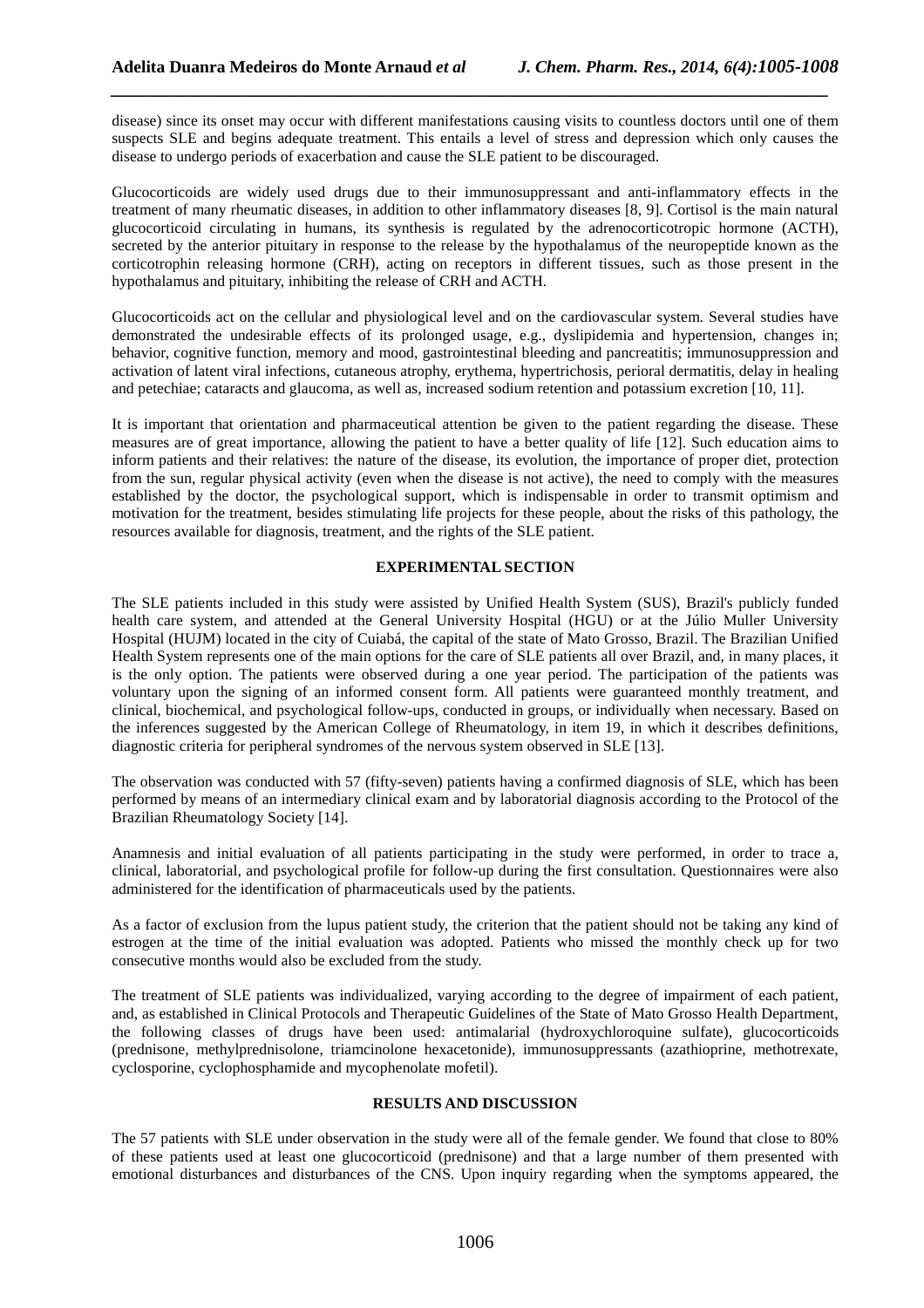answers obtained evidenced that these symptoms coincided with the prolonged use of glucocorticoids.

The most common symptoms were the presence of depressive states, lack of interest, unhappiness, despondency, lack of desire to work, or to interact with people. Furthermore, patients reported feeling despised by friends and family, devaluing themselves, feeling incapable of performing activities, useless, feelings of humiliation, some reported the onset of convulsions and deliriums. It is known that emotional factors are closely linked to this disease and that negative emotions may contribute to periods of exacerbation of SLE.

*\_\_\_\_\_\_\_\_\_\_\_\_\_\_\_\_\_\_\_\_\_\_\_\_\_\_\_\_\_\_\_\_\_\_\_\_\_\_\_\_\_\_\_\_\_\_\_\_\_\_\_\_\_\_\_\_\_\_\_\_\_\_\_\_\_\_\_\_\_\_\_\_\_\_\_\_\_*

The use of glucocorticoid is not exempt of adverse effects, especially when used indiscriminately in high doses and for longer periods. Among the reported effects, mood swings are relatively well pronounced amongst patients.

Neurological and psychiatric presentations can occur among SLE patients by the disease process. 91.6% of neuropsychiatric SLE events affect CNS [15]. The CNS is considered to be one of the most compromised systems, and commonly affected in both children and adults with SLE, generating neurological symptoms, convulsions, migraines, and psychosis [16].

In patients with normal adrenal function, it produces slight euphoria, irritability, increased motor activity, and insomnia. Patients with chronic use of glucocorticoid are being associated with symptoms such as depression, hallucinations and deliriums. However, acute use may be more associated with maniacal symptoms [17, 18]. Studies show that approximately 2% of patients receiving dosages equivalent to or lower than 40mg/day developed psychiatric symptoms, while 6% of those receiving 41-80 mg / day and 18, 4% of those who received more than 80mg/day [19]. Chau and Mok [20] discuss the relationship between the probabilities of the onset of psychotic symptoms in the presence of hypoalbuminemia.

The results found in our study demonstrate the relevance of depression in lupus patients and corroborate with the results of other studies, which show that about 60% of patients present with depressive symptoms. The etiology in SLE can be attributed to numerous factors, among which are: cerebral dysfunction, the dysfunction of organs and systems, the iatrogenic effects from the use of corticosteroids and the biopsychosocial stressors. The combination of physical, social, and environmental factors and those related to drugs, puts the lupus patient at high risk of developing psychic alterations having seen the relationship between LES and the mental deterioration or sufferings [21]. Normally the depressive state occurs as a feeling of sadness and emptiness, not all patients however, report signs of sadness. Overall, many report the lack of will to perform and pleasure in performing activities in general. According to Del Porto [22], depression can be triggered by the use of certain medications in comorbidity with the disease, being that SLE and rheumatoid arthritis appear to be associated with depressive symptoms, indicating corticosteroids as pharmacological agents associated with these symptoms.

Several authors [23-25] have said that during clinical practice and during the progression of the disease, the psychosis reported by patients with SLE observed and monitored in their studies, is primary or secondary to the use of corticosteroids. Those with primary psychosis were characterized by having antiphospholipid antibodies and manifestations of the CNS. Although laboratory parameters such as the anti-P antibody are very useful for the diagnosis of SLE, this routine does not occur in the majority of cases. It is for this reason that the differentiation of corticosteroid-induced primary psychosis is important. This class of drugs when in the bloodstream binds to the plasma proteins, such as albumin, thereby becoming inactive. Elevated levels of corticosteroids in its free form could be related to hypoalbuminemia, which may justify the higher side effects in patients.

The treatment of psychological disorders is still controversial, generally the disappearance of symptoms improves or disappears with the replacement or suspension of the drug. In some patients however chronic therapy is indispensable, therefore pharmacological options should be considered to reverse the symptoms, but not so that these will result in the worsening of the clinical condition of the patient, seeing as most SLE patients have renal dysfunction, which may cause a low elimination rate of the drug thus increasing the chances of poisoning.

#### **CONCLUSION**

A review of the literature shows that several studies have demonstrated the interrelationship between the onset of side effects and the drugs involved in the treatment of SLE, including immunosuppressants and glucocorticoids. However, based on the results obtained in our study and those found in the literature it cannot be definitively concluded that these drugs are exclusively and directly responsible for the depressive states presented by the patients observed or if the association of the psychological factors to the drug factor, unique to each lupus patient causes them to have the lowest threshold for the development of depressive symptoms.